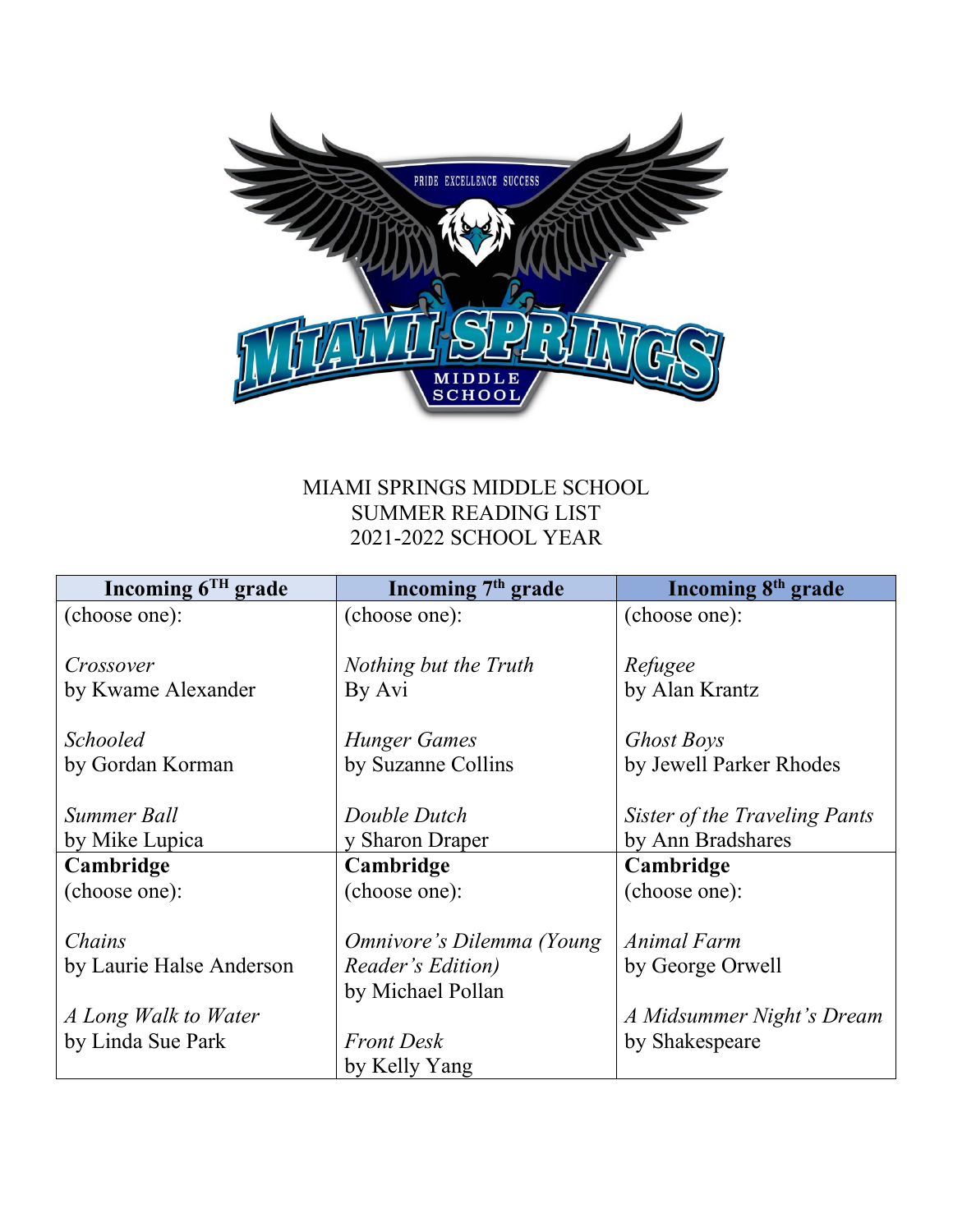#### **SUMMER READING PROJECT**

Student Name:

 $\overline{\phantom{a}}$ Grade:

Due Date: 08/30/2022

**DIRECTIONS:** You will be required to read 2 books over the summer. The first book is the book you must choose from the Reading Summer List. The second book is a book YOU get to choose!

## **BOOK 1:** \_\_\_\_\_\_\_\_\_\_\_\_\_\_\_\_\_\_\_\_\_\_\_\_\_\_\_\_\_\_ written by  $\Box$ Complete the "One Pager" assignment.

#### **The "One-Pager"**

- 1. Write the **title of the book the author's name, date, and your name**. Be sure this information is presented clearly and boldly on the page. (8.x5" x 11" paper) – **10 points**
- 2. Write a **summary of the book** that tells the beginning, middle, and end of the story in under 500 words. This summary should explain the who, what, where, when, and how of the story. Remember, a summary does not tell the side details, only the main details of the story (the plot line). – **20 points**
- 3. **Create a list of at least 5 – 10 vocabulary words** that you struggled with or found interesting in the book. Next to each word write the page number where the word can be found in the book as well as the definition of the word and the part of speech. – **20 points**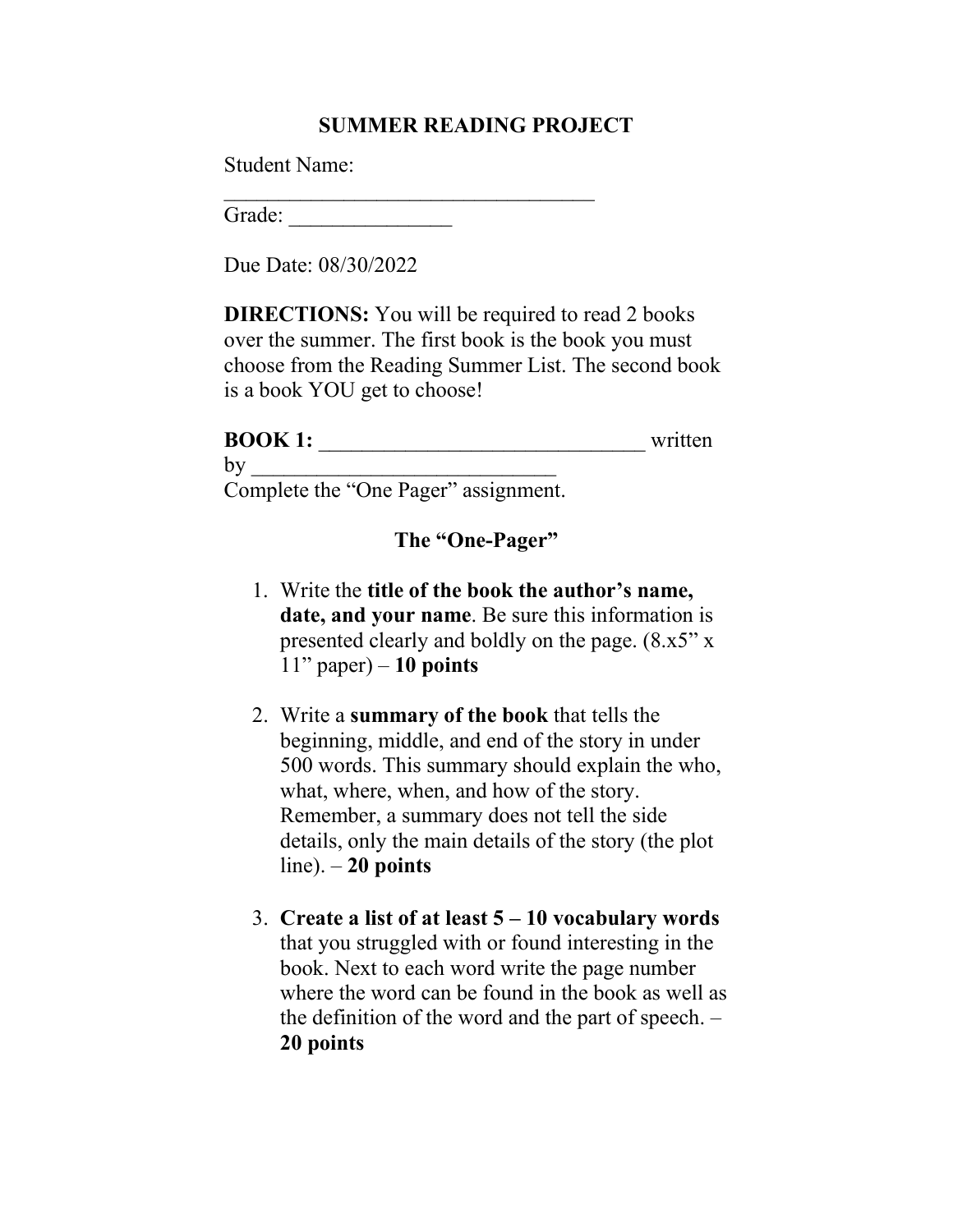- 4. Write **3 quotes** you found interesting or provoking in the book. Be sure to place quotation marks around the quote and include the page # where the quote can be found. Briefly tell why this quote stood out to you. – **20 points**
- 5. **Illustration**: Draw an illustration that shows how you imagined the book. Be sure to place a caption under the illustration so that you can explain what you imagined (no stick figures please). – **20 points**
- 6. **Text to Self-Connection**: Write at least 2-3 connections you made to the book. Explain how certain events in the book resonated with your or connected with you in same way. – **10 points**

# **BOOK 2:** written  $by$

Choose ONE activity from the list below.

- Create a Meme for the book that you have read
- Write a paragraph describing the title. Is it appropriate? Why not? If you feel it is not appropriate, provide an alternate title and explain why this title is better.
- Look through online magazines for words and pictures that describe your book. Use these to create a virtual collage or a bookmark.
- Design a T-shirt that promotes your book and write a jingle to sell it.
- Design a poster with words and pictures to advertise your book. Be creative…use details…elaborate…use color! Use an app to make it interactive.